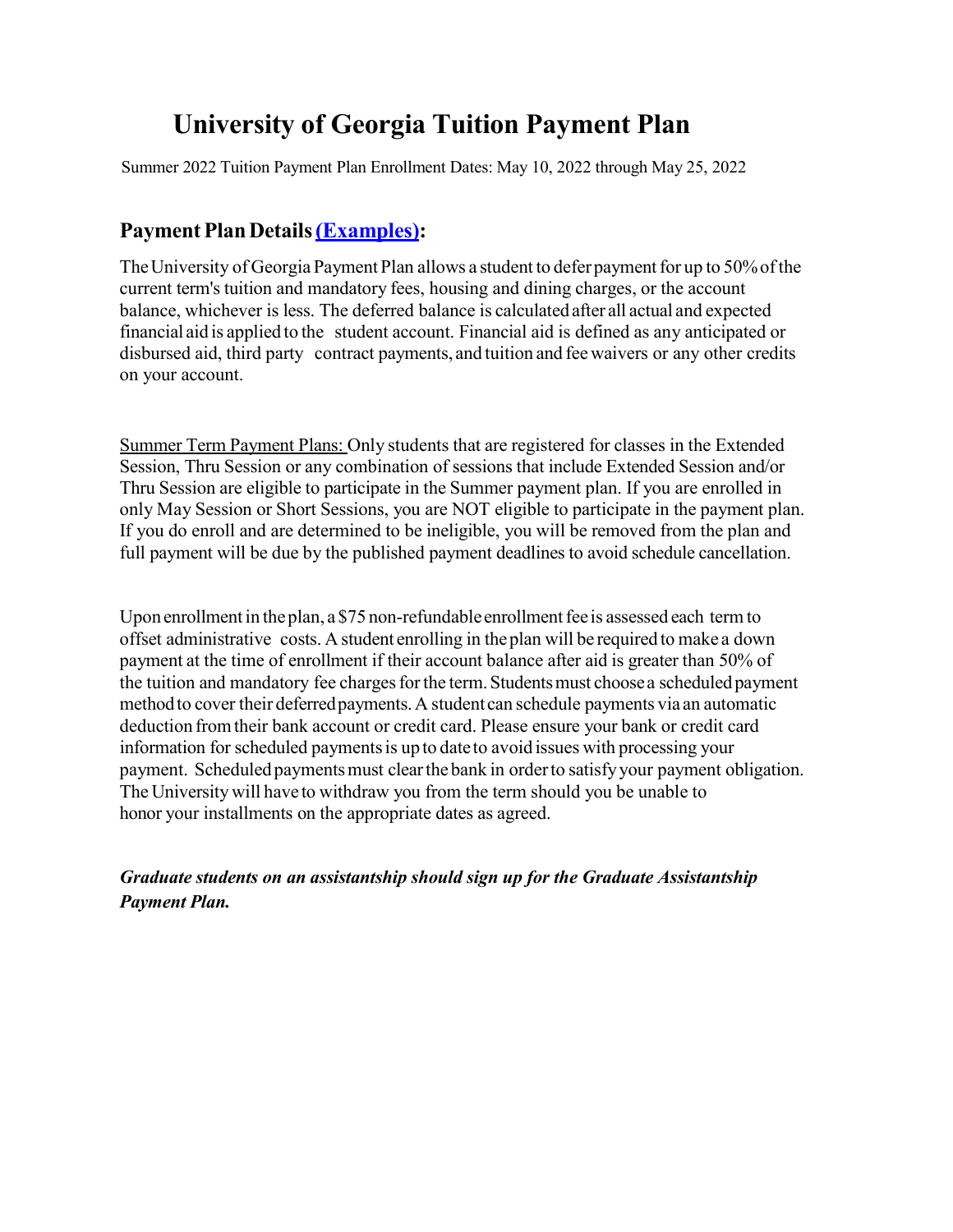# **UNIVERSITY OF GEORGIATUITIONPAYMENTPLANFAQ'S**

# **(Examples)**

## **Q: How does the plan work?**

The University of Georgia Tuition Payment Plan is a two-installment planthat allows students to defer up to 50% of their current term tuition and fees, housing *(excluding monthly rates)* and dining charges **or** their account balance after aid, whicheverisless.The deferred balance is calculated after all actual and expected financial aid is applied to the student account. Financial aid is defined as any anticipated or actual aid, third party and scholarship payments, waiversor any other credits on your account. The deferred amounts are automatically drafted on predetermined installment dates.

## **Q: What is the cost?**

There is a \$75 non-refundable enrollment fee per term due at the time you sign up. In addition, a down payment may be required at enrollment if your student account balance after aid is greater than 50% of the term's eligible payment plan charges- tuition, mandatory fees, housing *(excluding monthly rates)* and dining charges.

## **Q: Who is eligible?**

Students who are not on a graduate assistantship with balances remainingafter all financial aid payments have been applied to their account are eligible.

Summer Term Payment Plan: Only students that are registered for classes in the Extended Session, Thru Session or any combination of sessions that include Extended Session and/or Thru Session are eligible to participate in the Summer payment plan. If you are enrolled in only May Session or Short Sessions, you are NOT eligible to participate in the payment plan. If you do enroll and are determined to be ineligible, you will be removed from the plan and full payment will be due by the published payment deadlines to avoid schedule cancellation.

# **Q: How do I enroll?**

Sign up is done through Bill Payment Suite.

Before enrolling in the payment plan, you need to complete your registration and ensure that all elective charges such as housing *(excluding monthly rates)*, meal plans, parking, etc. are on your student account. Doing this ensures youwill only need to make one down payment (Note that a down payment is only required if yourbalance exceeds 50% of terms eligible payment plan chargestuition, mandatory fees, housing (excluding monthly rates), and dining charges.)

# **Q: When can I enroll?**

Enrollment for the Summer Tuition Payment Plan begins May 10, 2022 and will continue through May 25, 2022.

Please ensure all charges are on your account before enrolling.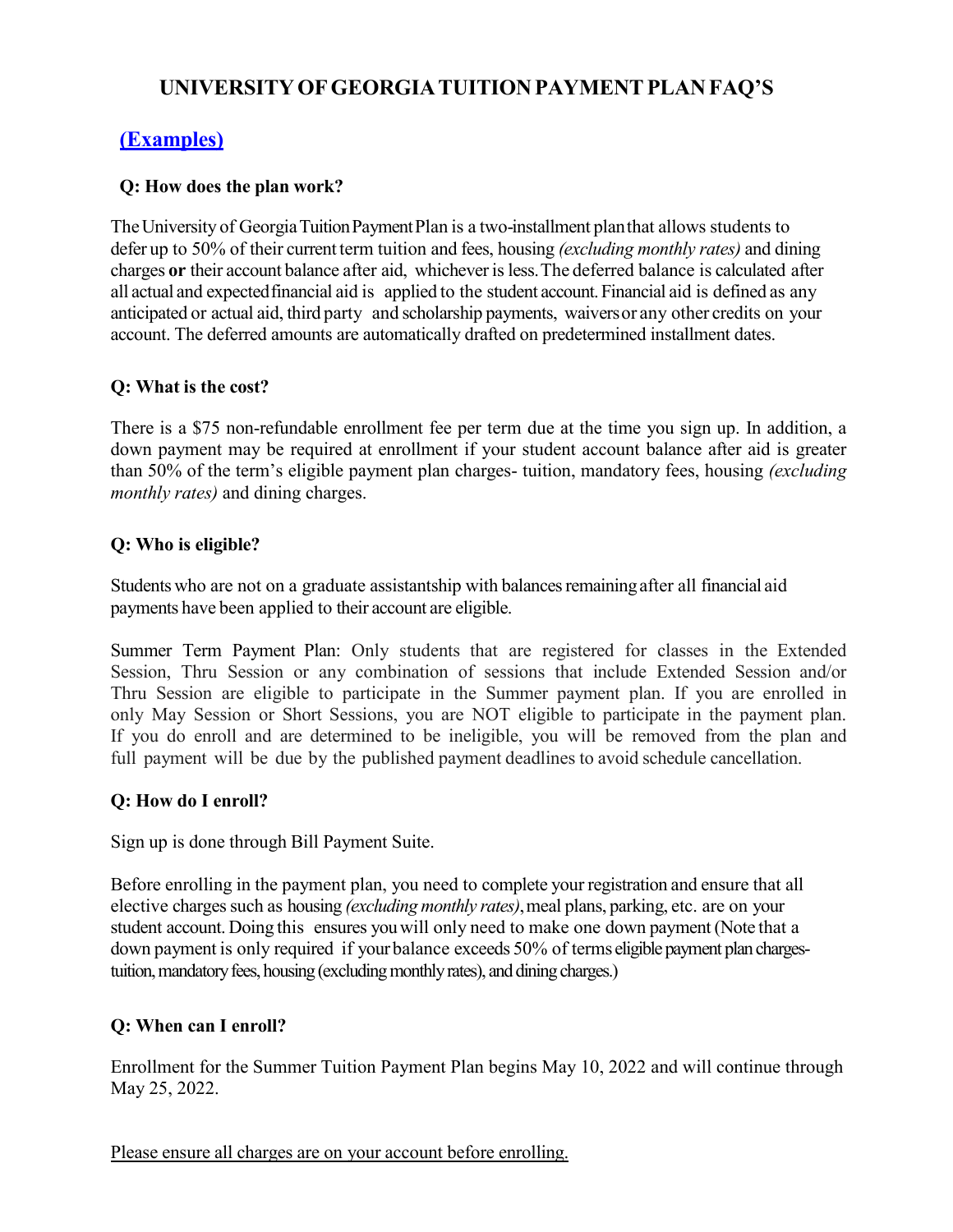#### **Q: When are the two installments due?**

For Summer 2022, the two installments will automatically process on June 6, 2022, and June 27, 2022. At the time of enrollment students/parents are required to set up deduction of installment payments directly from a bank account via ACH or scheduled payments by a major credit card\*. **Payments are then automaticallydraftedfrom your bank account or charged to your credit card\*.**

Please ensure your bank or credit card information for scheduled payments is up to date to avoid issues with processing your payment.

#### **Q: Am I required to wait until my installment is due to pay it?**

You can make payment of any amount towards your next installment at any time.

#### **Q: How do I pay my installment payments?**

In order to enroll in the payment plan, you will make a down payment (if required) using ACH (electronic payment) or with a major credit card. \*You will then agree to have the installment payments made via ACH or by credit card. \* However, a payment made by any method applies towards your installment amount, so you may make payment another way (cash, credit card\*, etc.) if you make the payment prior to an installment due date. As long as an installment is paid in full before the due date, no ACH bank draft or credit card\* payment will occur. Please ensure payments are made in full at least 48 hours prior to the due date to avoid the possibility of a draft occurring.

#### **Q: Can my installment amounts change after I have signed up for the plan?**

Yes. The amounts of your installments may increase or decrease due to recalculation of your tuition and mandatory fees if you add or drop courses. Additionally, if a tuition waiver post to your account, a payment is made on your account, or your financial aid award is adjusted, the installment amounts recalculate accordingly. This recalculation is done at least daily. You will receive an e-mail notifying you that your installment amounts have changed.

#### **Q:Whathappens if I don'tmake either of the two installment paymentsas agreedor my payment is returnedby thebank?**

If either of the two installment payments are not made as agreed upon for any reason, you will be withdrawn from school for the term. This withdrawal will be reflected on your transcript and the University of Georgia refund policy will apply based on the datepayment was due.You may also be restrictedfromenrolling in the payment plan in future terms.

#### **Q: Why can't I enroll in a plan?**

If your student account balance is fully covered by financial aid you cannot sign up for the University of GeorgiaPayment Plan. Also,if youhave a prior term balance, payment will need to be made beforeyou can signup forthe plan.